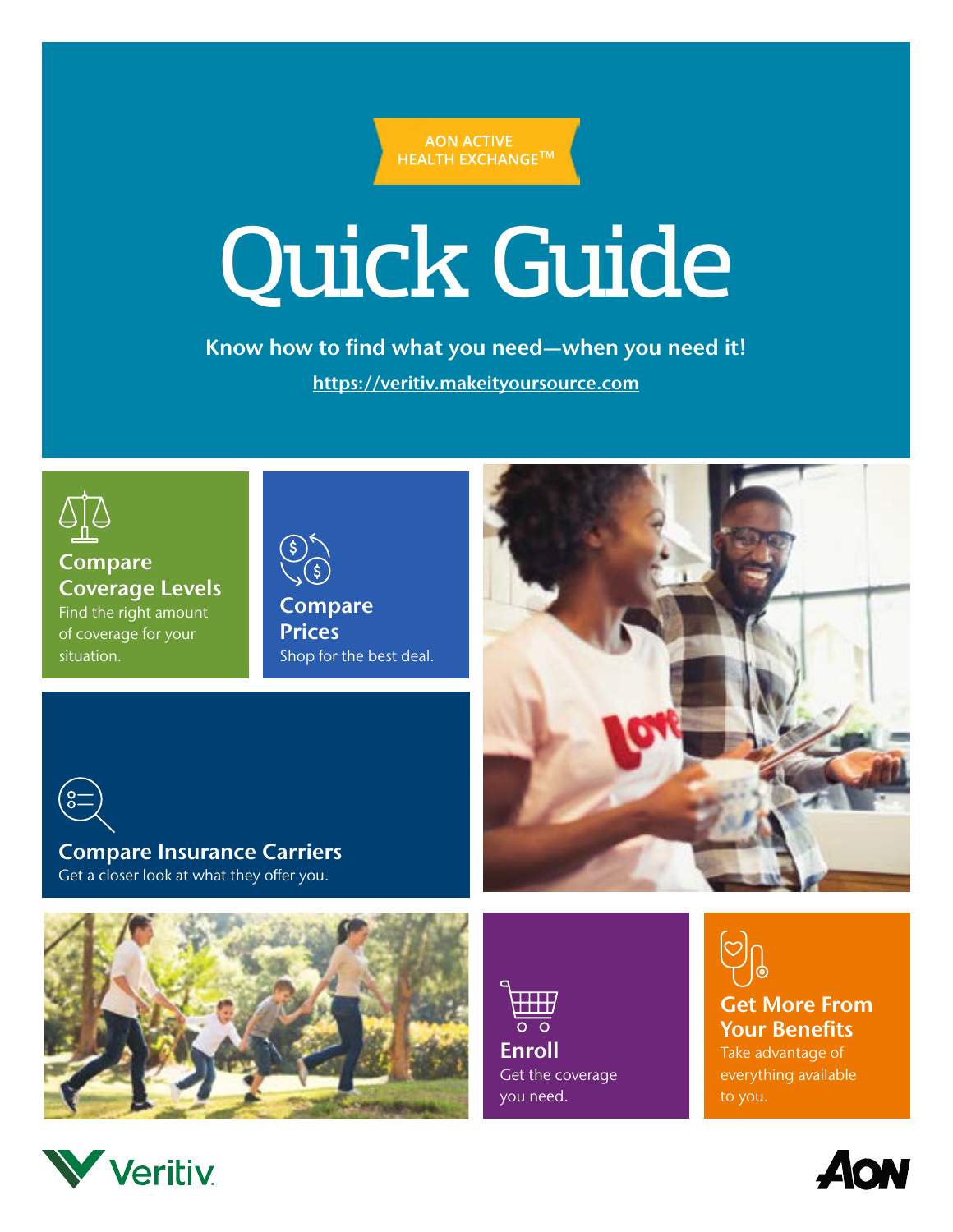# Choose Your Benefits

#### Get Ready Now, Enroll Before Your Deadline

The Aon Active Health Exchange™ makes it easy to find the right fit. Just choose your coverage level, the price you want to pay, and the insurance carrier you want to work with.



## Get Up to Speed

Visit the Make It Yours website at **[https://veritiv.makeityoursource.com](https://veritiv.makeityoursource.com/).** 

- Watch quick videos to see what the exchange is all about.
- Compare the coverage levels side by side.
- Compare the costs of your medical options to find the best deal (use the access code that was provided to you during your new hire onboarding).\*
- Get to know the carriers through [Your Carrier Connection](https://veritiv.makeityoursource.com/your-carrier-connection)-get overviews, compare features and services, and access preview sites to see provider networks and prescription drug information.

\*If you are covered by a collective bargaining agreement, please refer to the agreement for any specific benefit details.



## Enroll

- Log on to My-HR ([http://digital.alight.com/veritiv](https://leplb0100.upoint.alight.com/web/veritiv/login?forkPage=false#/routing)) and click Enroll Now.
- Get fast answers about the best medical options for your situation by sharing what's important to you.
- See how others evaluated the health insurance carriers by looking at carrier ratings for customer service, provider networks, and online experience.

Once you've completed your enrollment online, you can view your coverages and follow-ups on a confirmation page. You can also view this information through My-HR at **[http://digital.alight.com/veritiv](https://leplb0100.upoint.alight.com/web/veritiv/login?forkPage=false#/routing)** any time before your benefits begin.



#### Remember, you must enroll to have coverage through Veritiv. If you don't enroll, you'll have:

- Employee-only medical coverage under the lowest cost Bronze option and will also default to paying the \$100 monthly tobacco surcharge.
- No Health Savings Account (HSA) contributions, if eligible.
- No dental coverage and no vision coverage.
- No flexible spending account (FSA).